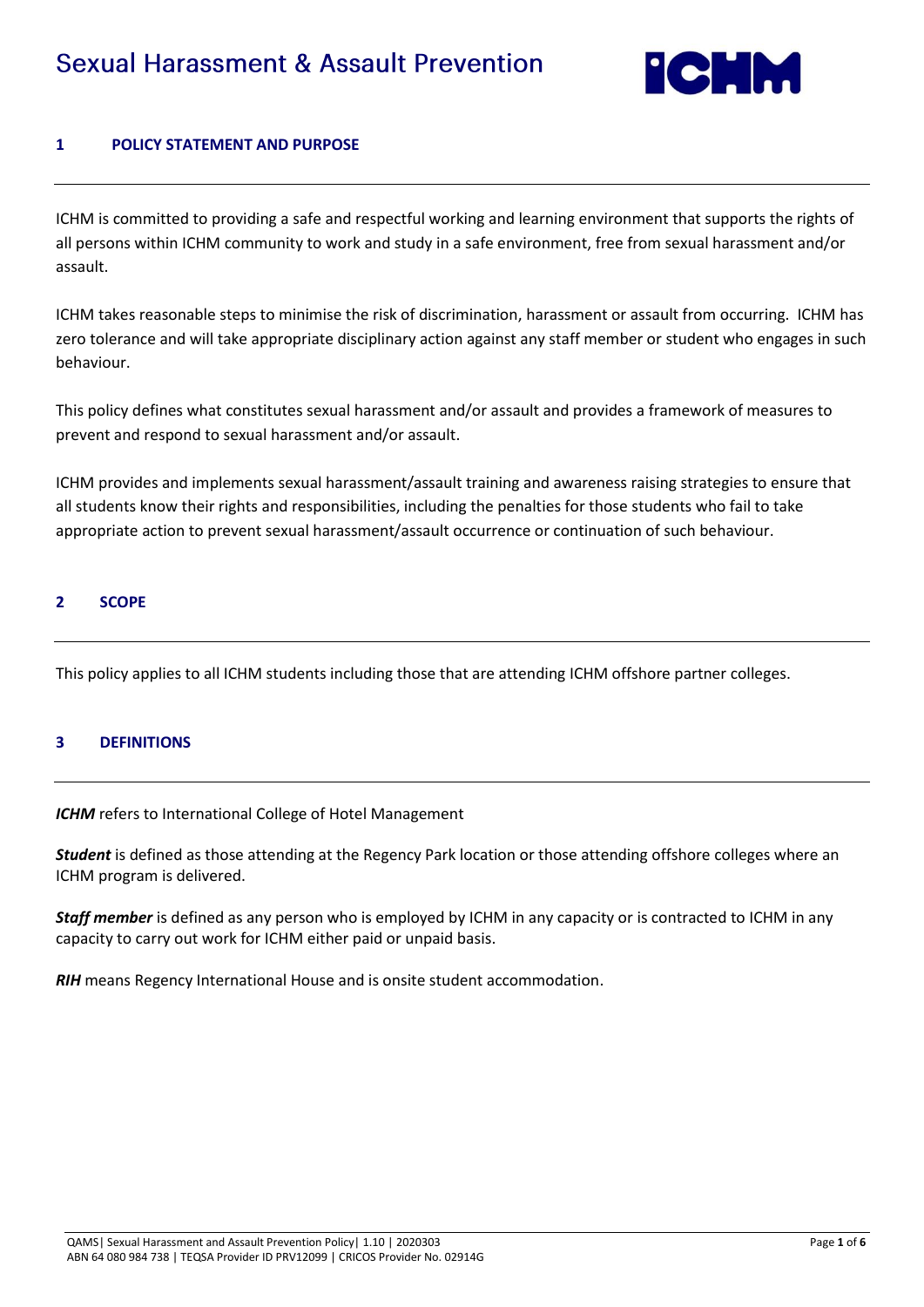#### **4 POLICY DETAILS**

#### **4.1 What is Sexual harassment?**

Sexual harassmentis defined in the *Sex [Discrimination](https://www.legislation.gov.au/Details/C2013C00532) Act* as an unwelcome sexual advance, an unwelcome request for sexual favours or other unwelcome conduct of a sexual nature, which, in the circumstances, a reasonable person would anticipate the possibility that the recipient would feel offended, humiliated or intimidated.

Sexual harassment can take various forms and may be obvious or indirect, physical or verbal. It also includes behaviour and conduct which create a sexually hostile or intimidating environment. Sexual harassment may include:

- Staring or leering;
- Unnecessary familiarity, such as deliberately brushing up against a person or unwelcome touching;
- Suggestive comments or jokes;
- Insults or taunts of a sexual nature;
- Intrusive questions or statements about your private life;
- Displaying posters, magazines or screen savers of a sexual nature;
- Sending sexually explicit emails or text messages;
- Inappropriate advances on social networking sites;
- Accessing sexually explicit internet sites;
- Requests for sex or repeated unwanted requests to go out on dates; and
- Behaviour that may also be an offence under criminal law, such as physical assault, indecent exposure, sexual assault, stalking or obscene communications.

Sexual harassment does not have to be repeated or continuous to be against the law. Some actions or remarks are so offensive that they constitute sexual harassment in themselves, even if they are not repeated. Other single incidents, such as an unwanted invitation or compliment, may not be harassment if they are not repeated.

Sexual harassment is unlawful even if the person who harassed has no sexual interest in the person being harassed. Conduct may constitute sexual harassment even if the parties involved are of the same sex and regardless of their sexual preference.

Sexual harassment may occur even if it is not intentional. It is the impact of the behaviour on the person concerned not the intention of the 'harasser'.

Sexual harassment can be the result of:

- Single incident;
- A series of incidents over a period of time; or
- The environment.

Sexual harassment can occur in any work-related or educational context, at a college campus, residence or facility, be it owned or leased; a college event, function or activity; while using college equipment be it owned or leased such as communications technologies, facilities; participating in any activity as a representative or student of the college such as field trips, inter-college events, conferences, practicums; as well as carrying out functions in connection with the College, including at places that are external to College premises such as a hotel, business, a private residence or in the street.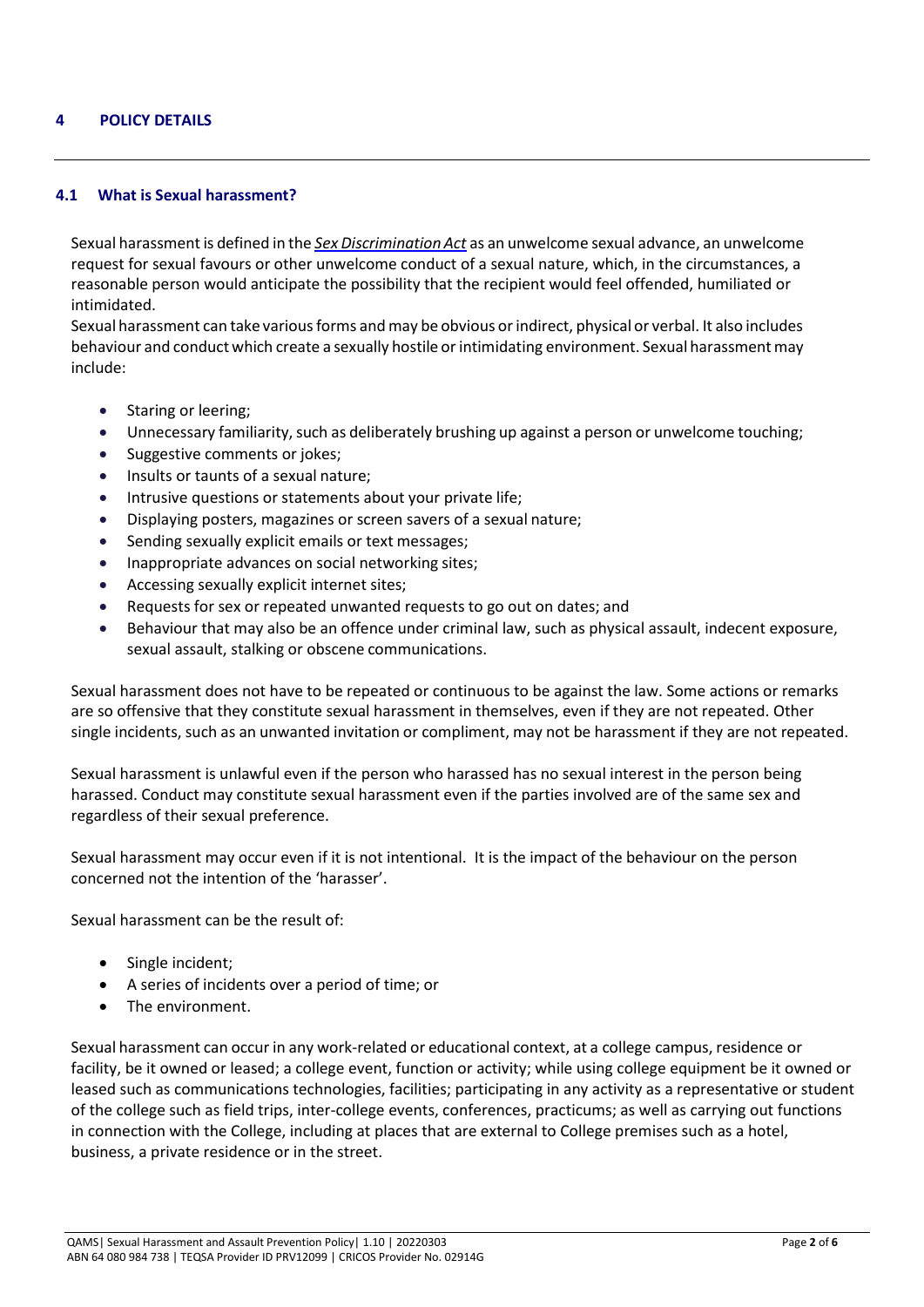### 4.1.1 What is reasonable?

The law further defines sexual harassment as unwelcome sexual behaviour or conduct that a reasonable person would anticipate the possibility in the circumstances that the other party would be offended, humiliated and/or intimidated.

Circumstances to be considered also depend on factors such as sex, age, sexual orientation, gender identity, intersex status, marital or relationship status, religious belief, race, colour or national or ethnic origin, whether any physical or other impairment and the nature of the relationship between the people involved.

## 4.1.2 What is not sexual harassment?

Sexual harassment has nothing to do with mutual attraction, friendship, or respect. Where sexual interaction, flirtation, attraction, or friendship is invited, mutual, consensual or reciprocated, it is not considered to be unwelcome and is NOT sexual harassment.

It is not unlawful to commence a personal relationship with a colleague or a student (provided the student has reached the age of consent) if both parties are consenting. A consensual sexual relationship, however, does not preclude the possibility of sexual harassment following the end of arelationship.

It is **NOT** permissible for an employee of ICHM to enter a relationship with a student as outlined in the ICHM Staff Code of Conduct Clause 15, and any breach of this may lead to termination.

## **4.2 Sexual Assault**

If sexual harassment includes behaviour that causes humiliation, pain, fear, or intimidation, it can also amount to sexual assault. Some forms of sexual harassment, such as rape, assault of a sexual nature, acts of gross indecency and sexual intercourse without consent, indecent exposure, stalking or unlawful observations and recordings in breach of privacy or obscene communications are also criminal offences and should be reported to the Police.

# **4.3 Consent**

For any act to be consensual, both parties need to be in full agreement and understand what the physical act/s involve, their meaning, society's laws and cultural norms, and possible consequences. Consent is to be freely given and that all parties have the legal competence to freely give consent and are not affected by intoxication by means of alcohol or drugs.

It is unlawful, even if it is consensual, to take part in sexual acts with a person who is under the age of consent.

### 4.3.1 Age of Consent

Age of consent laws attempt to strike a balance between protecting children and young people from exploitation and other harms and preserving their right to privacy and healthy sexual development. Young people at the age of consent are viewed by law to have general sexual competence to enforce personal boundaries and negotiate the risks involved in sexual activities. When an adult engages in sexual behaviour with someone below the age of consent, they are committing a criminal office (child sexual abuse).

The difference between child sexual assault and adult sexual assault is that adult sexual assault is based on the absence of sexual consent, whereas in child sexual assault, the issue of consent is superseded by age of consent laws. There is a distinct difference between a child's willingness to engage in sexual behaviour and the age of consent which determines they do not have the decision-making capacity to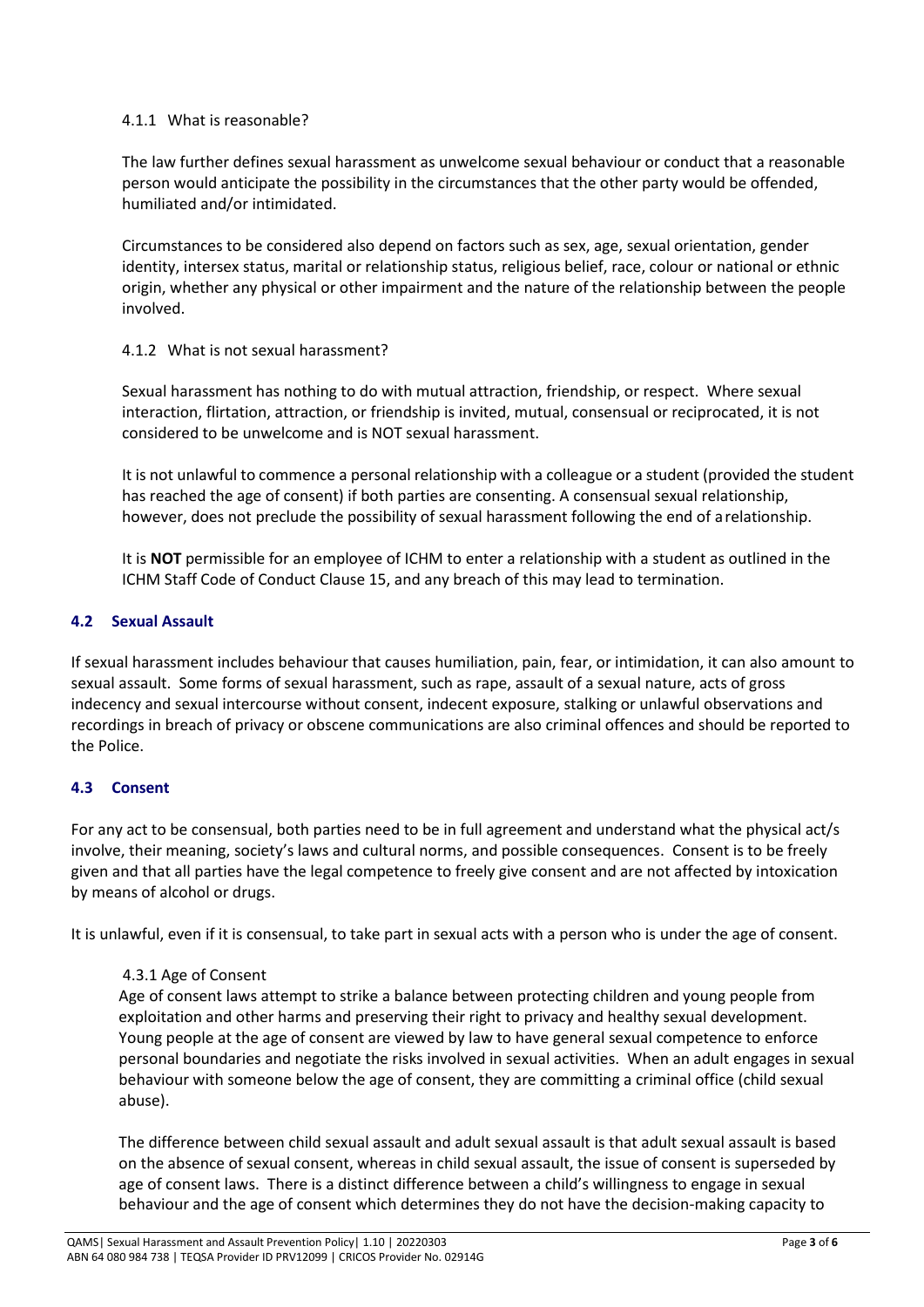give consent, and this deems it unlawful.

The legal age of consensual sex varies across Australian state and territory jurisdictions. The age of consent is 16 years of age in the Australian Capital Territory, New South Wales, Northern Territory, Queensland, Victoria, and Western Australia. In Tasmania and South Australia, the age of consent is 17 years of age.

#### 4.3.2 Equality and coercion

Equality relates to the balance of power and control between those involved in sexual activities. A reasonable degree of equality needs to exist between the parties engaged in sexual activities, whether that pertains to relationships, physical and/or intellectual capacity, or age. Coercion can be described as the pressure put on one person by another to achieve compliance.

ICHM does not tolerate coercion of any kind from either students or staff to gain sexual favours.

#### **4.4 Training and Education**

Consent training is mandatory for all students and staff and will be recorded on student and staff files.

First Response training will be conducted for all staff who wish to attend, to ensure the correct process is adhered to, that will ensure the best outcome and experience for the student or staff who have suffered any form of sexual harassment or assault.

#### **5 References**

[Sex Discrimination Act 1984](https://www.legislation.gov.au/Details/C2013C00532) (Commonwealth) ICHM Code of Conduct – Student and Staff versions RIH Code of conduct Equal Employment Opportunity Policy *[Crimes Act 1900](http://www.austlii.edu.au/au/legis/act/consol_act/ca190082/)* (Section 55) [http://www.austlii.edu.au/au/legis/nsw/consol\\_act/ca190082/](http://www.austlii.edu.au/au/legis/nsw/consol_act/ca190082/) Crimes Act 1900 (Section 66C) NSW [http://www8.austlii.edu.au/cgi-bin/viewdb/au/legis/nt/consol\\_act/cca1983115/](http://www8.austlii.edu.au/cgi-bin/viewdb/au/legis/nt/consol_act/cca1983115/) Criminal Code Act 1983 - NT [http://www.austlii.edu.au/au/legis/qld/consol\\_act/cc189994/](http://www.austlii.edu.au/au/legis/qld/consol_act/cc189994/) Criminal Code Act 1899- Qld [https://www.legislation.qld.gov.au/Bills/55PDF/2016/B16\\_0068\\_Health\\_and\\_Other\\_Legislation\\_Amendment\\_Bill\\_](https://www.legislation.qld.gov.au/Bills/55PDF/2016/B16_0068_Health_and_Other_Legislation_Amendment_Bill_2016E.pdf) [2016E.pdf](https://www.legislation.qld.gov.au/Bills/55PDF/2016/B16_0068_Health_and_Other_Legislation_Amendment_Bill_2016E.pdf) Health and other Legislation Amendment Bill 2016 - Qld [http://www.austlii.edu.au/au/legis/sa/consol\\_act/clca1935262/](http://www.austlii.edu.au/au/legis/sa/consol_act/clca1935262/) Criminal Law Consolidation Act 1935 - SA [http://www.austlii.edu.au/au/legis/tas/consol\\_act/cca1924115](http://www.austlii.edu.au/au/legis/tas/consol_act/cca1924115) Criminal Code Act 1924 - Tas [http://www.austlii.edu.au/au/legis/vic/consol\\_act/ca195882](http://www.austlii.edu.au/au/legis/vic/consol_act/ca195882) Crimes Act 1958 - Vic [http://www.austlii.edu.au/au/legis/wa/consol\\_act/ccaca1913252](http://www.austlii.edu.au/au/legis/wa/consol_act/ccaca1913252) Criminal Code Act Compilation Act 1913 – WA [Anti-Discrimination Act 1991\(](http://www.austlii.edu.au/au/legis/qld/consol_act/aa1991204/)Qld) [Anti-Discrimination Act 1977](http://www.austlii.edu.au/au/legis/nsw/consol_act/aa1977204/) (NSW) [Anti-Discrimination Act 1992\(](https://legislation.nt.gov.au/Search/~/link.aspx?_id=CC1A6ED73BDE459085AD903F88351258&amp%3B_z=z)NT) [Anti-Discrimination Act 1998](http://www.thelaw.tas.gov.au/tocview/index.w3p%3Bcond%3DALL%3Bdoc_id%3D46%2B%2B1998%2BAT%40EN%2B20170713140000%3Bhiston%3D%3Bpdfauthverid%3D%3Bprompt%3D%3Brec%3D%3Brtfauthverid%3D%3Bterm%3Danti%3Bwebauthverid%3D) (TAS) [Australian Human Rights Commission Act 1986](https://www.legislation.gov.au/Details/C2016C00711) (Commonwealth) [Discrimination Act 1991](https://www.legislation.act.gov.au/a/1991-81/) (ACT) [Equal Opportunity Act 1984](https://www.legislation.sa.gov.au/LZ/C/A/EQUAL%20OPPORTUNITY%20ACT%201984.aspx) (SA) [Equal Opportunity Act 2010](http://www.austlii.edu.au/au/legis/vic/consol_act/eoa2010250/) (VIC) [Equal Opportunity Act 1984](https://www.legislation.wa.gov.au/legislation/prod/filestore.nsf/FileURL/mrdoc_37090.pdf/$FILE/Equal%20Opportunity%20Act%201984%20-%20%5B07-d0-00%5D.pdf?OpenElement) (WA)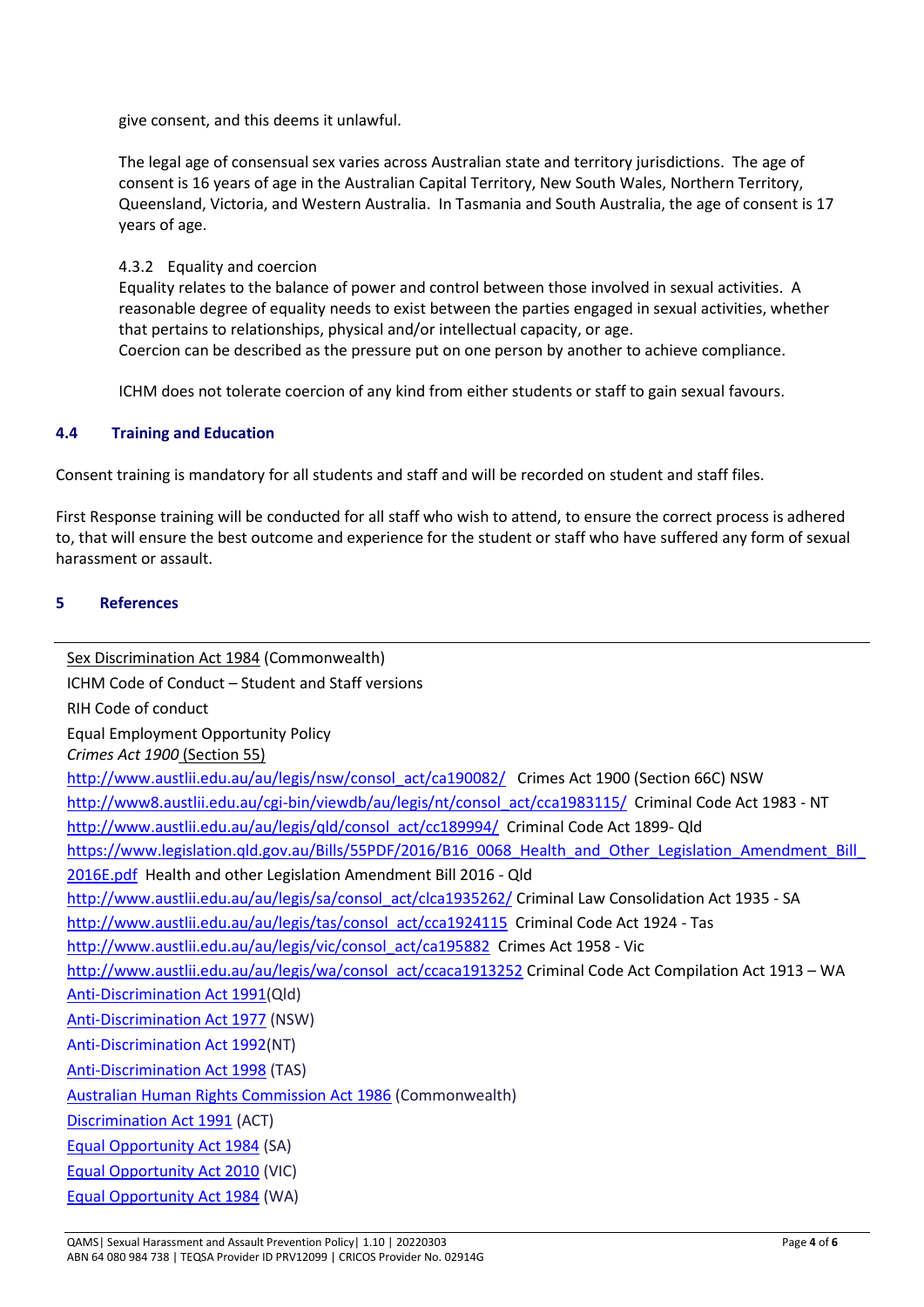### **6.1 Students**

- 6.1.1 It is the responsibility of students to uphold the Personal Code of Conduct and adhere to the Sexual Harassment and Assault Policy.
- 6.1.2 Sexual harassment or assault is not tolerated at ICHM and must be reported to either the Senior Student Counsellor and Welfare Advisor or Program Director Academic or Industry and Career Development Manager or any other employee of ICHM that the student feels comfortable with.
- 6.1.3 Any incident of this nature will be considered a critical incident and the Critical Incident Policy (External) will be followed. The affected student(s) will also have access to the Non-Academic Grievance Policy & Procedure.
- 6.1.4 A student has the right to feel safe and protected within all ICHM environments and as such has the right to determine the next steps in the process insofar as reporting the incident to the police.
- 6.1.5 A student has the right to expect that there will be no reprisals for reporting any incidents of sexual harassment or assault.
- 6.1.6 A student will be supported after the incident and through the steps of the critical incident procedure or legal procedure as applicable.
- 6.1.7 A student who is not a victim but a third party, can report an incident of sexual harassment or assault to the appropriate ICHM employee without fear of reprisal and will be supported throughout the process, if applicable.
- 6.1.8 Support will be offered and is available to all students who are involved or who are aware of any incidents of a sexual harassment or assault.
- 6.1.9 Should a student be affected by sexual harassment or assault, they will be supported within their academic program.
- 6.1.10 It is the responsibility of all students to keep any information regarding sexual harassment or assault confidential.

### **6.2 Staff**

- 6.2.1 It is the responsibility of all staff to uphold the Code of Conduct with respect to relationships with students.
- 6.2.2 A staff member who has had a sexual harassment or assault incident reported to them is responsible for ensuring that the Senior Student Counsellor and Welfare Advisor and Program Director Academic are aware of the incident.
- 6.2.3 All staff are responsible for adhering to and following the Critical Incident Policy (External).
- 6.2.4 All staff are responsible for providing the correct level of support to a student or students, if appropriate or applicable.
- 6.2.5 All information pertaining to sexual harassment or assault incidents, reports or legal process is to be treated as confidential.
- 6.2.6 Academic teaching staff will provide the appropriate level of academic support to a student who is affected by a sexual harassment or assault incident, if applicable.
- 6.2.7 Training will be available for student facing activities or for staff who wish to attend to ensure the correct process is being following to ensure the best outcome and experience for the student.